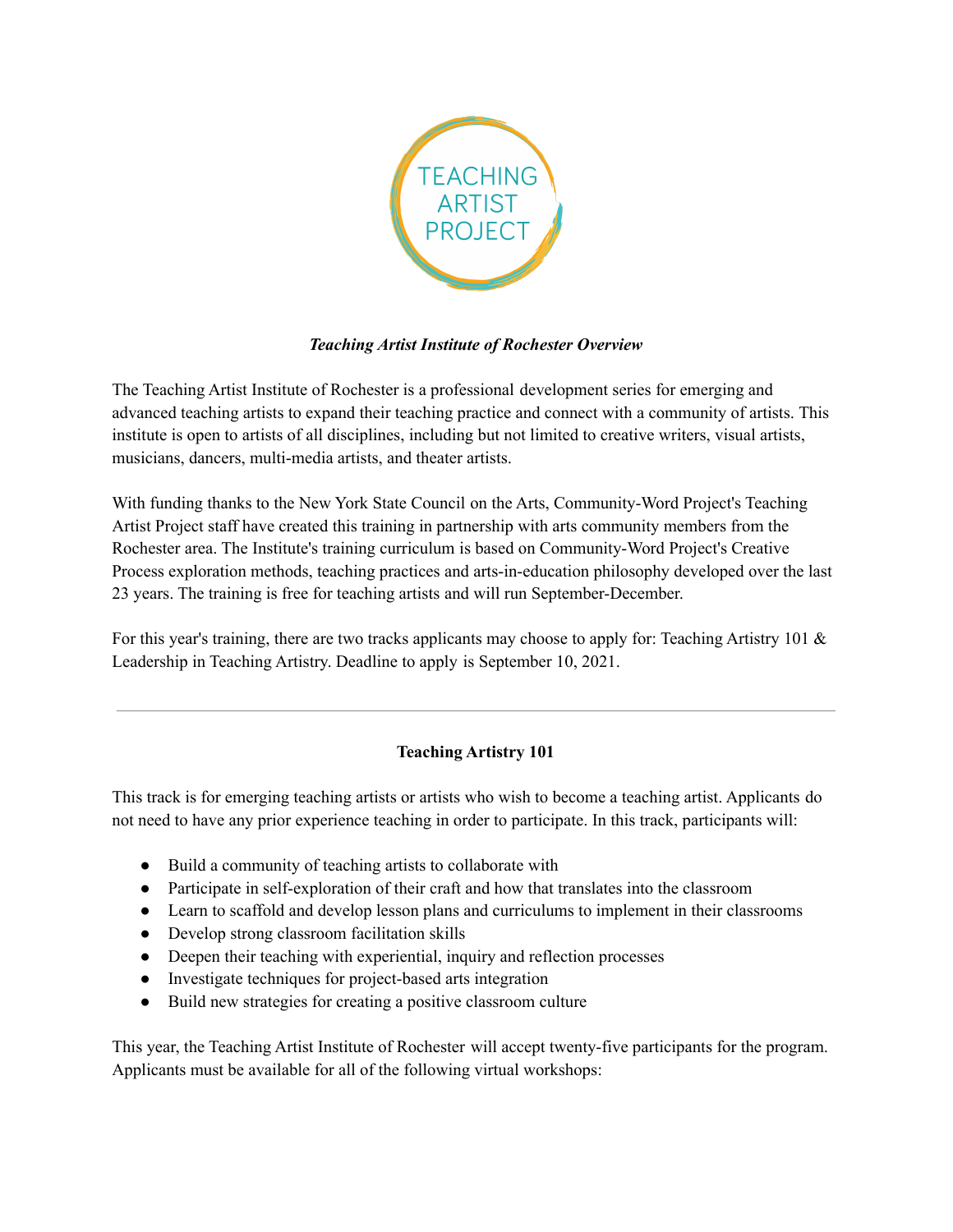- September-October:
	- Workshop 1: September 22 (10-12pm, one hour break, 1-3pm)
	- Workshop 2: September 23 (10-12pm, one hour break, 1-3pm)
	- Workshop 3: September 29 (6-8pm)
	- Workshop 4: October 6 (6-8pm)
	- Workshop 5: October 13 (6-8pm)
	- Workshop 6: October 20 (6-8pm)
- November-December:
	- Classroom Visits: In addition to the above mandatory workshops, participants will shadow mentor teaching artists in the classroom for a minimum of three consecutive classes. The schedule for these classes will be made with the assigned mentor teaching artist. Trainees will schedule and take part in pre and post check in meetings with their mentors. These classroom visits will be the only in-person events during the training.
	- Salons: Also, between September-December, participants will participate in community building salons with other teaching artists in the Rochester area. The dates for those salons will be made available during the first workshop.

For their participation in the program, fellows will receive a \$100 non-restrictive stipend. Click here for the complete [application](https://docs.google.com/forms/d/e/1FAIpQLScrlSlbv3LoAjepOkIbTsSIQFwldpM9suoPrq3sxGAU2HJxSw/viewform?usp=sf_link) and guidelines.

## **Leadership in Teaching Artistry**

This track is for teaching artists of all disciplines with at least 2+ years of experience teaching in a classroom. In this track, participants will:

- Develop leadership skills by working with the arts education community in Rochester
- Help build and sustain the teaching artist community in Rochester
- Deepen their teaching practice by mentoring newer artists in the classroom

This year, the Teaching Artist Institute of Rochester will accept five fellows to work with TAP facilitators and arts education leaders in Rochester to further develop their leadership and mentoring skills in order to expand the teaching artist community in Rochester. Fellows will be responsible for the following, which amounts to approximately 15-20 hours of work between September-December:

- September-October
	- $\circ$  Visit select parts of the Teaching Artistry 101 series in order to build community with the teaching artists in training
	- Participate in a mentorship training (one two hour session to be scheduled with the accepted fellows)
	- First Salon: Co-facilitate four monthly teaching artists meetups/salons from September to December in collaboration with the other fellows
- November-December